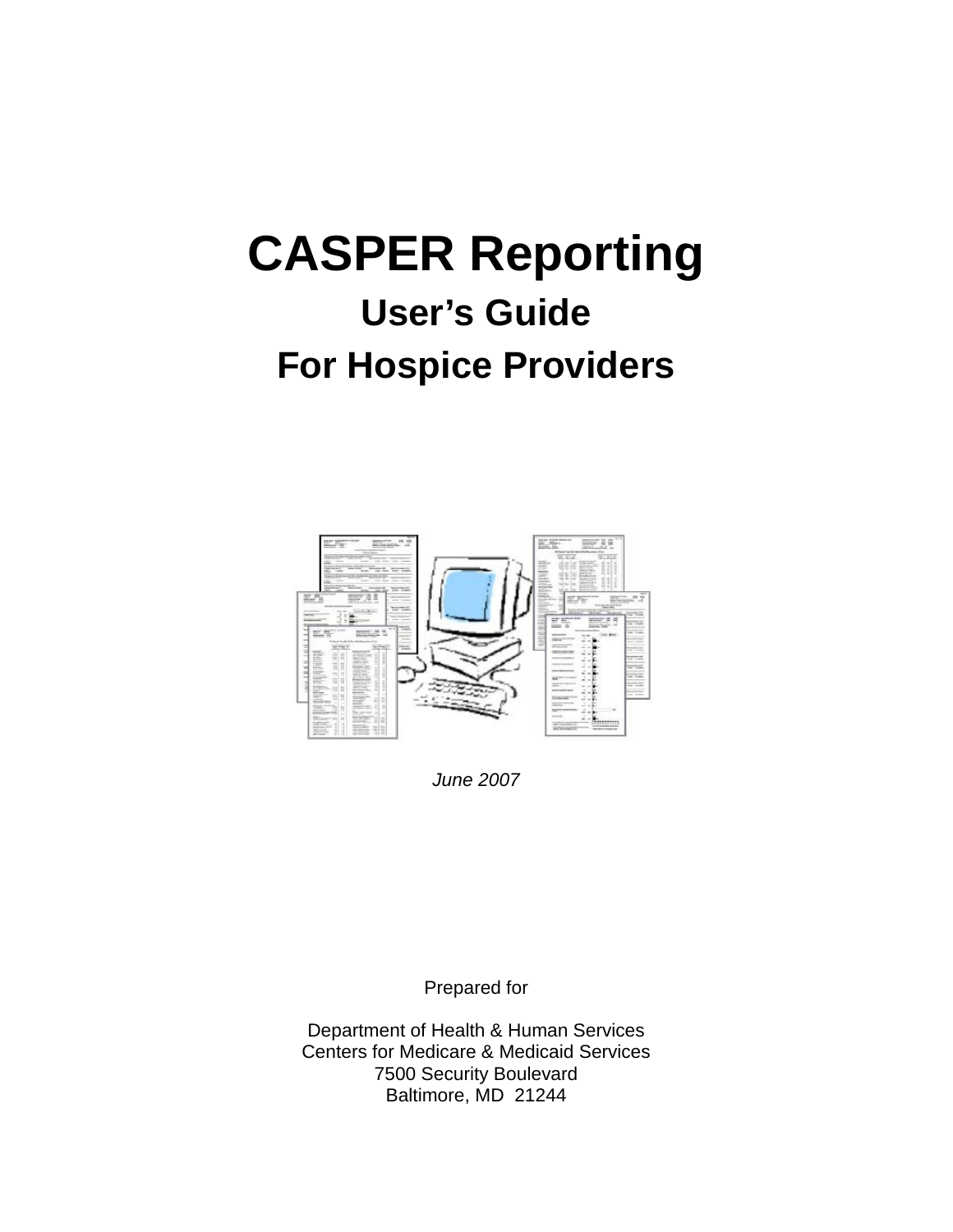### **Table of Contents**

| <b>SECTION 1</b> | <b>INTRODUCTION</b>             |  |
|------------------|---------------------------------|--|
|                  |                                 |  |
|                  |                                 |  |
|                  |                                 |  |
|                  |                                 |  |
|                  |                                 |  |
| <b>SECTION 2</b> | <b>FUNCTIONALITY</b>            |  |
|                  |                                 |  |
|                  |                                 |  |
|                  |                                 |  |
|                  |                                 |  |
|                  |                                 |  |
|                  |                                 |  |
|                  |                                 |  |
|                  |                                 |  |
|                  |                                 |  |
|                  |                                 |  |
|                  |                                 |  |
|                  |                                 |  |
|                  |                                 |  |
|                  |                                 |  |
|                  |                                 |  |
|                  |                                 |  |
|                  |                                 |  |
|                  |                                 |  |
|                  |                                 |  |
|                  |                                 |  |
|                  |                                 |  |
|                  |                                 |  |
| <b>SECTION 3</b> | <b>HOSPICE PROVIDER REPORTS</b> |  |
|                  |                                 |  |
|                  |                                 |  |
|                  |                                 |  |
|                  |                                 |  |
|                  |                                 |  |
|                  |                                 |  |
|                  |                                 |  |
|                  |                                 |  |
|                  |                                 |  |
|                  |                                 |  |
|                  |                                 |  |
|                  |                                 |  |
|                  |                                 |  |
|                  |                                 |  |